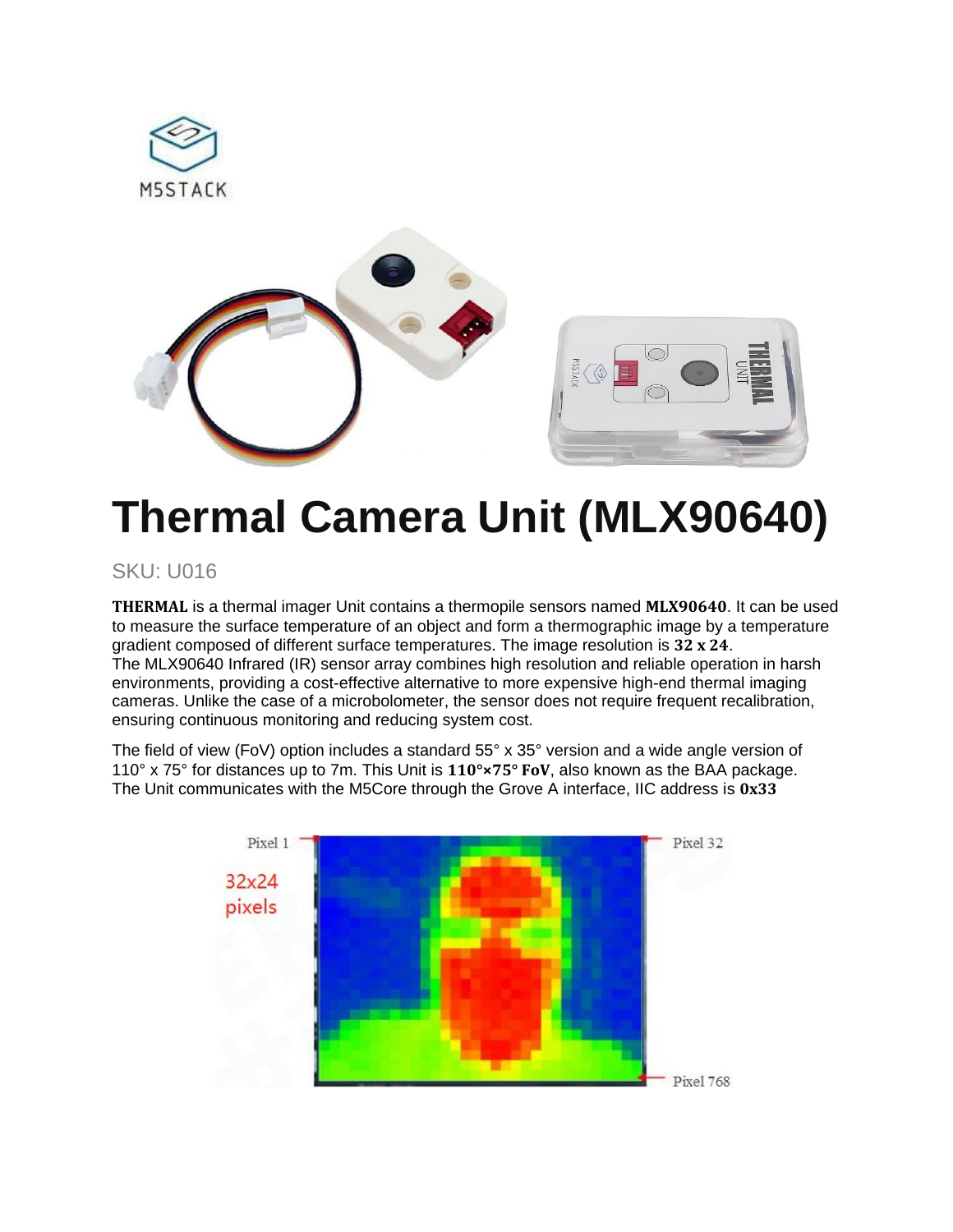#### **Product Features**

- Operating Voltage: 3V ~ 3.6V
- Current Consumption: 23mA
- Field of View: 55°x35°
- Measurement Range: -40°C ~ 300°C
- Resolution: ±1.5°C
- Refresh Rate: 0.5Hz-64Hz
- Operating temperature: -40°C ~ 85°C
- Two Lego-compatible holes

### **Kit includes**

- 1x THERMAL Unit
- 1x Grove Cable

# **Application**

- High precision non-contact temperature measurements
- Intrusion / Movement detection
- Visual IR thermometers

# **Example**

#### *Arduino IDE*

*The code below is incomplete. To get complete code, please click [here](https://github.com/m5stack/M5-ProductExampleCodes/tree/master/Unit/THERMAL/Arduino)*。

```
/*
    MLX90640.ino
*/
#include <M5Stack.h>
#include <Wire.h>
#include "MLX90640_API.h"
#include "MLX90640 I2C Driver.h"
// declaration
uint16_t eeMLX90640[832];//32 * 24 = 768
int SetRefreshRate;
// initialization
/* load system parameter */
MLX90640 DumpEE(MLX90640 address, eeMLX90640);
/* load extraction parameter */
MLX90640_ExtractParameters(eeMLX90640, &mlx90640);
SetRefreshRate = MLX90640_SetRefreshRate(0x33, 0x05);
```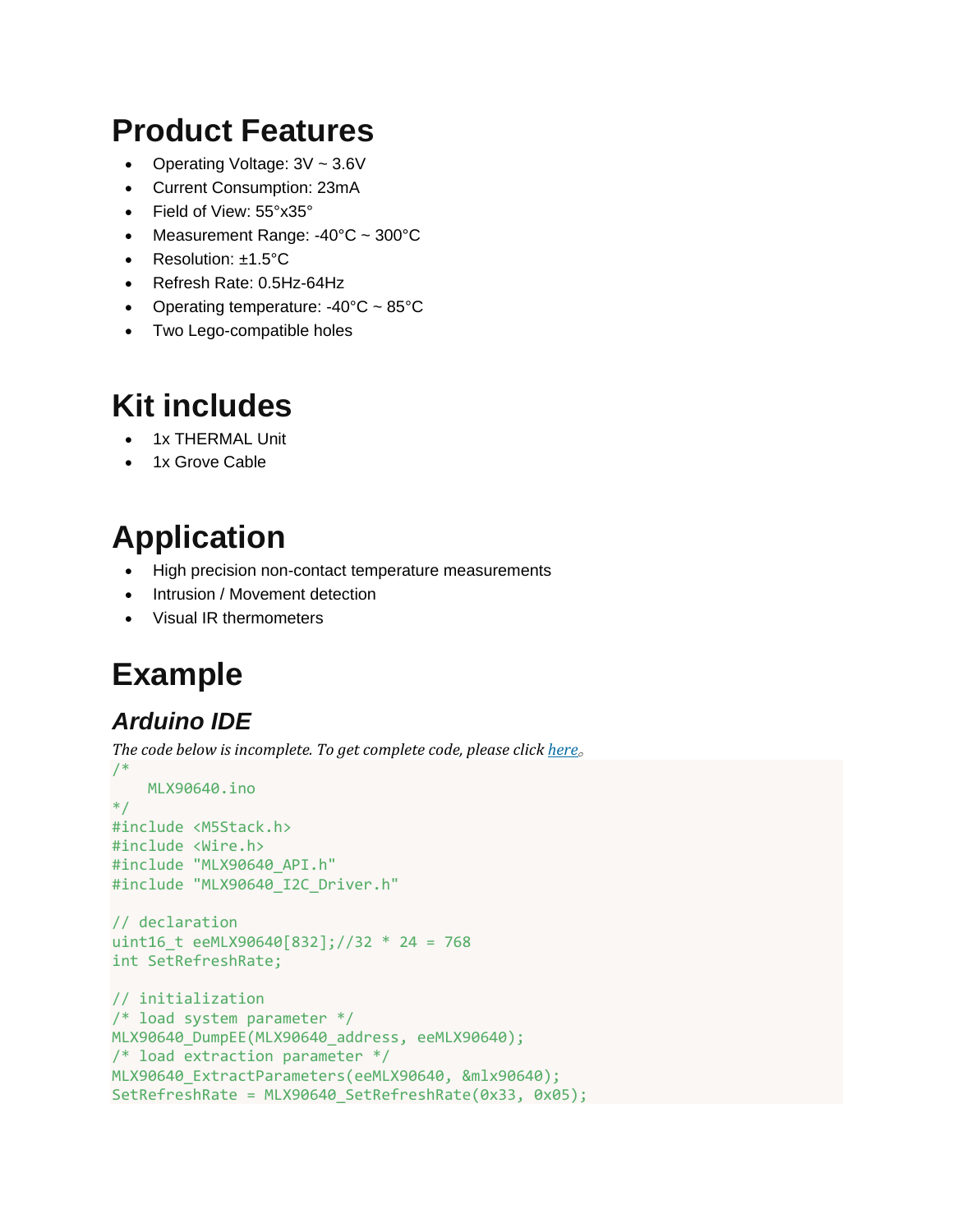M5.Lcd.fillScreen(TFT\_BLACK); infodisplay();

// display heat map M5.update(); infodisplay(); interpolate\_image(reversePixels,ROWS,COLS,dest\_2d,\ INTERPOLATED\_ROWS,INTERPOLATED\_COLS);



### **Schematic**